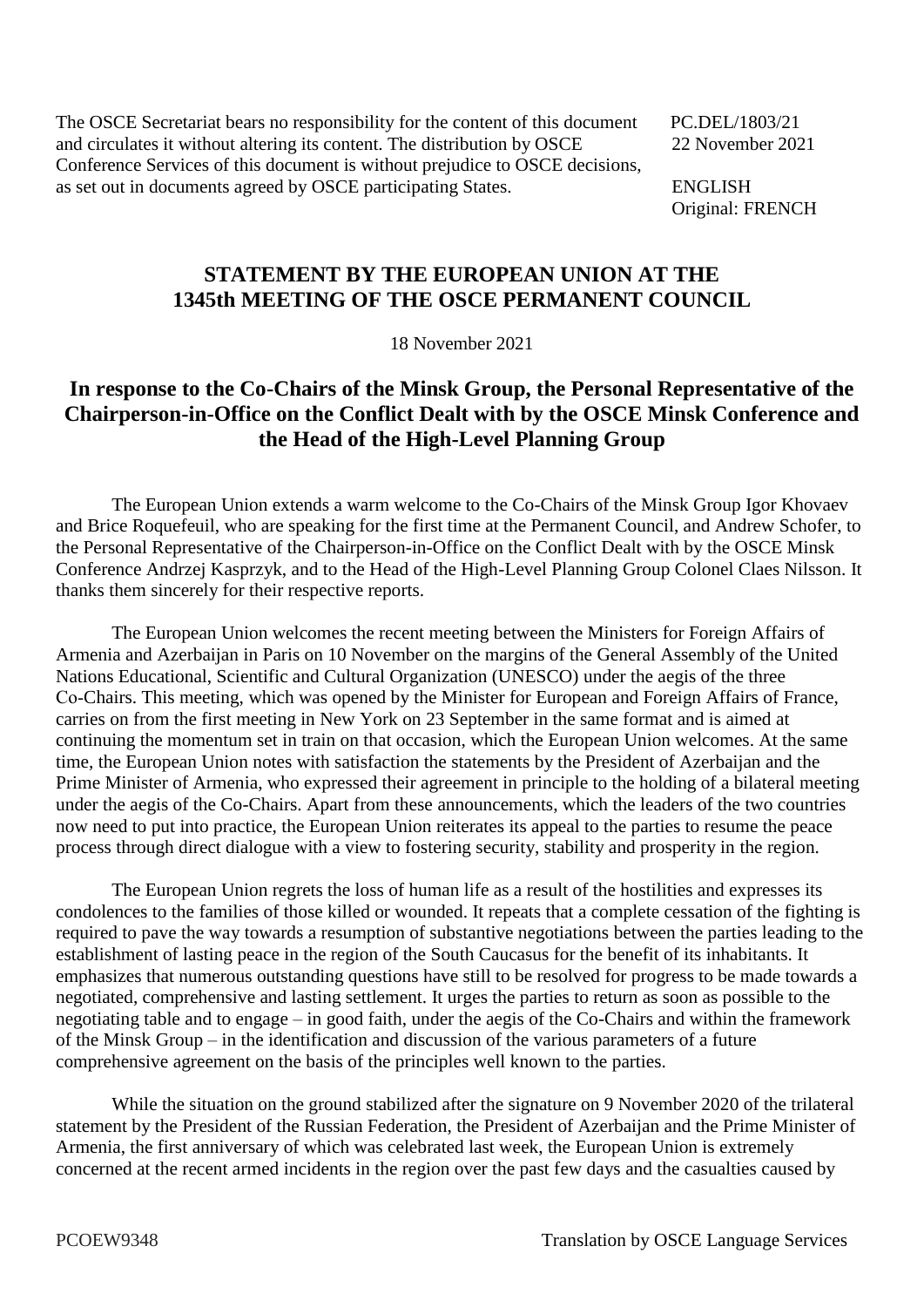them, including the occurrences at the State border between Armenia and Azerbaijan. Like the Co-Chairs in their statement of 15 November, it is worried at the recent increase in tension.

In that context, the European Union urgently calls on the parties to respect the commitments they have undertaken and to demonstrate the greatest restraint in words and deeds. It urges them to take all necessary measures to bring about an immediate de-escalation and the return of all forces to the positions they occupied before 12 May, to refrain from any inflammatory and provocative rhetoric, and to make real efforts to address the most pressing issues. It prevails on them to commit themselves to the demarcation and delimitation of the border between the two countries within the framework of a negotiated process, regardless of any pre-existing situation on the ground and in accordance with a formula acceptable to both parties, and welcomes the assistance offered by the Co-Chairs.

The European Union calls in particular for strict observance of the ceasefire, the immediate release of all remaining prisoners, full co-operation in demining and the de-escalation of tensions in the border regions. Like the Co-Chairs, it stresses the need for guaranteed unobstructed access to the region for international humanitarian organizations and is gratified to note the continuation of regular and substantive dialogue by the Co-Chairs with representatives of the International Committee of the Red Cross and the United Nations High Commissioner for Refugees. While welcoming the recent release by Azerbaijan of Armenian soldiers, the European Union points out that the release of prisoners of war and other detainees should be completed as an important humanitarian gesture that will help to de-escalate tensions and restore trust between the parties. It joins the Co-Chairs in stressing the importance of making progress in other humanitarian issues, such as the situation of missing persons, the voluntary return of displaced persons and protection of the historical and cultural heritage.

The European Union remains resolved to advocate and promote peace and prosperity in the South Caucasus and to make an active contribution to consolidating peace and to post-conflict rehabilitation throughout the region. In that regard, it points out that it has assisted the people affected by the conflict by allocating more than 17 million euros for humanitarian aid, in particular for demining and early recovery. It is also willing to support de-escalation and the delimitation of the borders by providing technical assistance as required by the parties and by fostering confidence-building measures. It encourages connectivity and the resumption of economic co-operation in the South Caucasus.

The European Union reiterates its full support for the mediation format of the Minsk Group and its Co-Chairs for finding comprehensive solutions to all the remaining problems connected with or resulting from the conflict in accordance with the mandate given to the Co-Chairs. It stands ready to contribute to this, also through the European Union Special Representative for the South Caucasus Toivo Klaar. It also reaffirms its support for the Personal Representative of the Chairperson-in-Office and his team, whose activities are vital to the work of the Co-Chairs of the Minsk Group. Finally, it recalls its commitment to the High-Level Planning Group, which remains an important element in the Minsk process architecture.

In conclusion, the European Union points out that it is vital to allocate sufficient funds for the complementary activities carried out by the Co-Chairs of the Minsk Group, the Personal Representative of the Chairperson-in-Office, and the High-Level Planning Group.

<span id="page-1-0"></span>The candidate c[o](#page-1-0)untries the Republic of North Macedonia<sup>[1](#page-1-0)</sup>, Montenegro<sup>1</sup>, Serbi[a](#page-1-0)<sup>1</sup> and Albania<sup>1</sup>, the country of the Stabilisation and Association Process and potential candidate Bosnia and Herzegovina, the

<sup>1</sup> 

<sup>1</sup> The Republic of North Macedonia, Montenegro, Serbia and Albania continue to be part of the Stabilisation and Association Process.